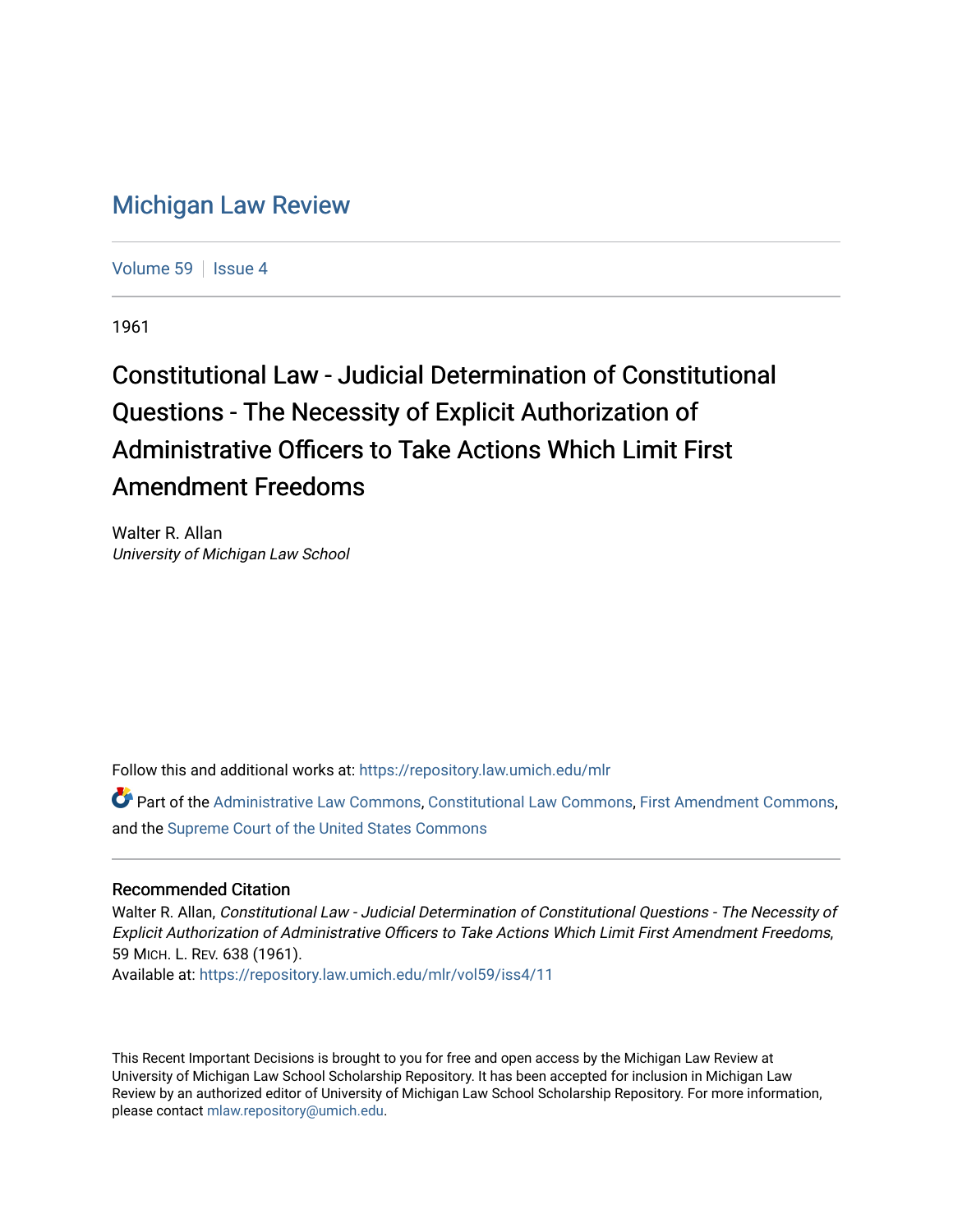## RECENT DECISIONS

CONSTITUTIONAL LAW - JUDICIAL DETERMINATION OF CONSTITUTIONAL QUESTIONS - THE NECESSITY OF EXPLICIT AUTHORIZATION OF ADMINISTRATIVE OFFICERS TO TAKE ACTIONS WHICH LIMIT FIRST AMENDMENT FREEDOMS -Appellant applied for renewal of his radio operator's license but refused to complete an FCC form relating to past and present affiliations with the Communist Party and other organizations which advocate the violent overthrow of the United States Government. At that time, and later in a hearing granted by the FCC, appellant relied upon the first amendment to justify his refusal. Subsequently the FCC denied his application. On appeal to the Court of Appeals for the District of Columbia, *held,* affirmed, one judge dissenting. Pursuant to its power to grant licenses in the public interest,<sup>1</sup> the FCC may impose a loyalty oath as a qualification for a license. Such qualification does not abridge appellant's rights under the first amendment. *Borrow v. FCC,* 29 U.S.L. Week 2011 (D.C. Cir. June 30, 1960), *cert. denied,*  364 U.S. 892 (1960).

Although the Supreme Court has at times elevated the first amendment to a "preferred position,"2 it has recognized that freedom of speech is not absolute. The Court has formulated various tests to apply to statutes which appear to infringe on freedom of expression.3 When, in the Court's view, a statute infringes "indirectly" on the freedom of expression, the Court has tested its validity through a judicial balancing of an individual's right to free speech<sup>4</sup> against the public need for order and security.<sup>5</sup> The question of the constitutional validity of the imposition of a loyalty oath or examination is subject to the balancing test.6 The Court has explained that loyalty tests may be valid in cases concerning "a limited class of persons in or aspiring to public positions by which they could, if evilly motivated,

2 See West Virginia State Bd. of Educ. v. Barnette, 319 U.S. 624 (1943); Thomas v. Collins, 323 U.S. 516 (1945). See also Kauper, *The First Ten Amendments,* 37 A.B.A.J. 717 (1951). *But see* Justice Frankfurter's criticism in Kovacs v. Cooper, 336 U.S. 77, 89 (1949) (concurring opinion).

<sup>3</sup>See, *e.g.,* Schenck v. United States, 249 U.S. 47 (1919); Gitlow v. New York, 268 U.S. 652 (1925). See also Antieau, *The Rule of Clear and Present Danger-Its Origin and Application,* 13 U. DET. L.J. 198 (1950); Antieau, *The Rule of Clear and Present Danger: Scope of Its Applicability,* 48 MrcH. L. REv. Sll (1950).

<sup>4</sup>This formulation of the interests to be balanced has been criticized because it fails to take into account the interest that society has in the individual's freedom of expression. See, *e.g.,* Barenblatt v. United States, 360 U.S. 109, 134 (1959) (dissenting opinion).

5 American Communications Ass'n v. Douds, 339 U.S. 382 (1950); Barenblatt v. United States, *mpra* note 4. *Cf.* Dennis v. United States, 341 U.S. 494 (1951).

<sup>6</sup>See Gerende v. Board of Supervisors, 341 U.S. 56 (1951): Garner v. Board of Public Works, 341 U.S. 716 (1951); Adler v. Board of Educ., 342 U.S. 485 (1952); Lerner v. Casey, 357 U.S. 468 (1958); Nelson v. County of Los Angeles, 362 U.S. 1 (1960).

<sup>1</sup> Communications Act of 1934, § 303, 48 Stat. 1082 (1934), as amended, 47 U.S.C. § 303 (1958): "Except as otherwise provided in this act, the Commission from time to time, as public convenience, interest, or necessity require, shall  $\ldots$  (*l*) Have authority to prescribe the qualifications of station operators, to classify them according to the duties to be performed, to fix the forms of such licenses, and to issue them to such citizens of the United States as the Commission finds qualified.  $\ldots$ ."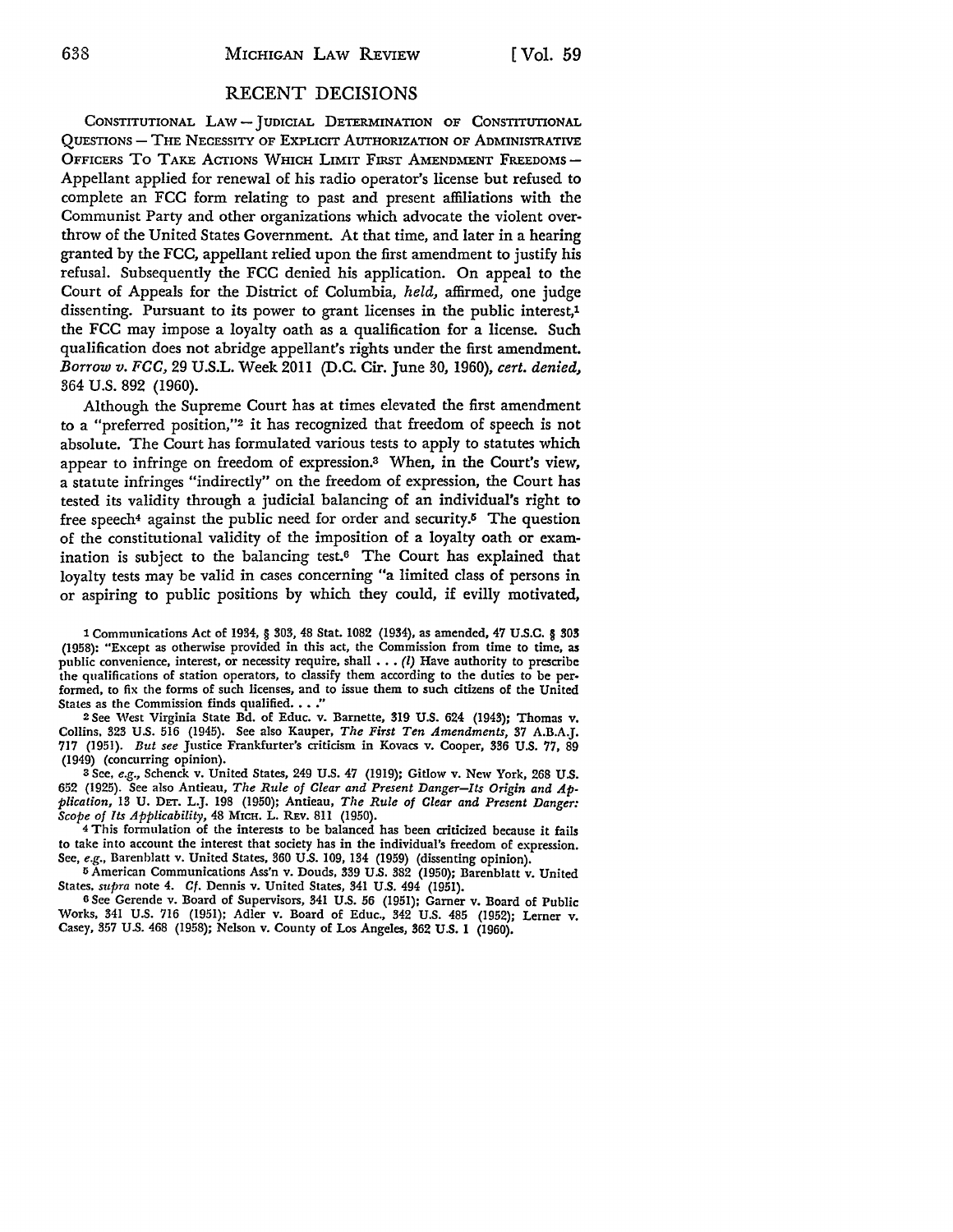create serious danger to the public safety."7 There is a notable paucity among recent cases in the loyalty-security area of cases in which the Court has struck the balance in favor of the individual.<sup>8</sup> Indeed, those cases in this area in which the Court has struck down government regulation of freedom of expression have been placed on narrow grounds.<sup>9</sup>

Perhaps a balancing of interests in the principal case would necessitate denial of appellant's license. It would seem, however, that the dissenting judge's reliance on the rule of *Greene v. McElroy10* is well placed. In the *Greene* case the Supreme Court found it unnecessary to pass upon what it conceived to be a serious constitutional issue because the procedure followed by administrative officers in "areas of doubtful constitutionality" must be explicitly authorized by either the Congress or the President.11 There was no such authorization in that case. In the principal case the extent of the discretion granted the FCC appears to be questionable. The statute is framed in broad terms, and there is no mention of loyalty-security measures.12 As a matter of fact, some members of Congress have doubted the FCC's power to undertake loyalty examinations, and legislation has been sponsored on the theory that this power is lacking.13 Although the proposed legislation has failed to pass, the FCC now claims these disputed powers.14 The case seems an appropriate one for the application of an approach similar to that of the *Greene* case.

The Supreme Court has not yet applied the authorization test to a case involving first amendment questions, $15$  but it has not hesitated to strike

7 Speiser v. Randall, 357 U.S. 513, 527 (1958). See generally cases cited in note 6 *supra.*  8 Among the early cases striking a balance for the individual are De Jonge v. Oregon, 299 U.S. 353 (1937), and Herndon v. Lowry, 301 U.S. 242 (1937). In the more recent cases the concurring opinion in Sweezy v. New Hampshire, 354 U.S. 234, 255 (1957), endorsed by the majority in Barenblatt v. United States, *supra* note 4, found the state interest insufficient.

o Wieman v. Updegraff, 344 U.S. 183 (1952) (loyalty oath made no provision for lack of *scienter);* Slochower v. Board of Higher Educ., 350 U.S. 551 (1956) (invocation of fifth amendment in relation to associations and belief did not support summary dismissal); Konigsberg v. State Bar, 353 U.S. 252 (1957) (invocation of the first and fourteenth amendments did not furnish "sufficient evidence" to support determination of lack of good moral character and loyalty); Yates v. United States, 354 U.S. 298 (1957) (running of statute of limitations, inaccurate instructions, and insufficient evidence); Speiser v. Randall, *supra* note 6 (loyalty oath required for tax exemption placed burden of proof on claimant). 10 360 U.S. 474 (1959). See also Peters v. Hobby, 349 U.S. 331 (1955); Kent v. Dulles,

357 U.S. 116 (1958). Cf. Watkins v. United States, 354 U.S. 178 (1957).

11 Petitioner lost his employment because of the revocation of his security clearance. The Court observed that, while security measures were authorized, the specific procedures involving non-confrontation of accusing witnesses were not involved. Greene v. McElroy, *supra* note 10, at 506-08.

12 48 Stat. 1082 (1934), as amended, 47 U .S.C. § 303 (1958), quoted in note I *supra.*  Note that in the *Greene* case, some security measures were authorized.

13 See H.R. 3364, H.R. 10446, 76th Cong., 3d Sess. (1940); H.R. 5074, H.R. REP. No. 814, S. REP. No. 882, 77th Cong., 1st Sess. (1941), and debate in 87 CONG. REc. 6258-60, 9508-09, 9627-29 (1941).

14 See also Travis Lafferty, 23 F.C.C. 761 (1957).

111 In Graham v. Richmond, 272 F.2d 517 (D.C. Cir. 1959), the court, citing the *Greene*  case, held that legislation and executive orders concerning security measures in the Merchant